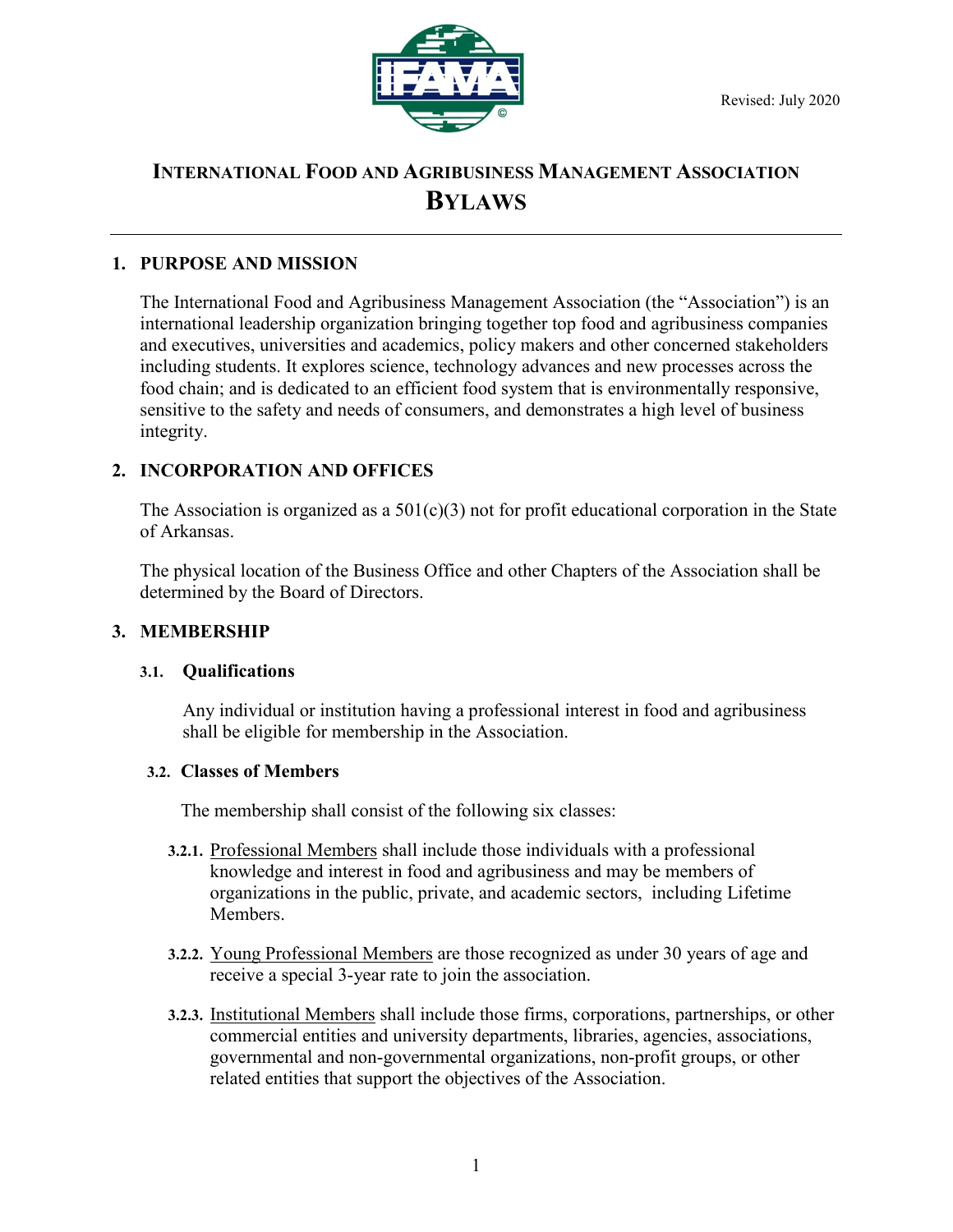- **3.2.4.** Student Members shall include those individuals presently enrolled in full-time training for professional positions in food and agribusiness.
- **3.2.5.** IFAMA Fellows shall recognize and honor individuals who have given extraordinary service over an extended period to the agribusiness community and the Association. IFAMA's Policies and Procedures shall stipulate the requirements for the election of IFAMA Fellows as developed by the Board.
- **3.2.6.** Honorary Members shall include those individuals of exceptional experience and abilities especially in the areas and activities covered by IFAMA whose contributions have provided outstanding value to the ongoing interests and objectives of the Association.
- **3.2.7.** Distinguished Service Award. A unique award given to individuals whose pioneering contributions have made significant, transformational impacts, directly or indirectly, to the global food and agribusiness system and exemplify IFAMA's mission and goals. Typically the recipient of this award is honored during the annual conference. IFAMA's Policies and Procedures shall stipulate the qualifications for selecting Distinguished Service Award recipients.

# **3.3 Membership Application Procedures**

The Executive Committee shall approve procedures for individuals and institutions to apply for Professional, Institutional, Student, and other types of membership. The Executive Director shall develop procedures, application forms, respond to all inquiries concerning membership, and notify the applicants of their acceptance or rejection.

# **3.4 Privileges**

**3.4.1** All classes of members enjoy the privileges of the Association, except where they are specifically restricted by a specific type of member as outlined in the policies and procedures developed by the Board of Directors.

# **3.5 Suspension for Nonpayment of Fees**

The Executive Committee shall develop policies and procedures regarding suspension or termination of memberships and privileges for fees past due as well as reinstatement at any time when fees are paid.

# **3.6 Membership Fees and Charges**

**3.6.1** Each member shall pay annual membership fees according to his/her class of membership. Fees will be developed by the Executive Director, approved by the Executive Committee, and reported to the Board as well as specified in IFAMA's Policies and Procedures. The membership fees shall be payable in United States funds and will not be pro-rated. The current fee structure will be documented in the Policies and Procedures document.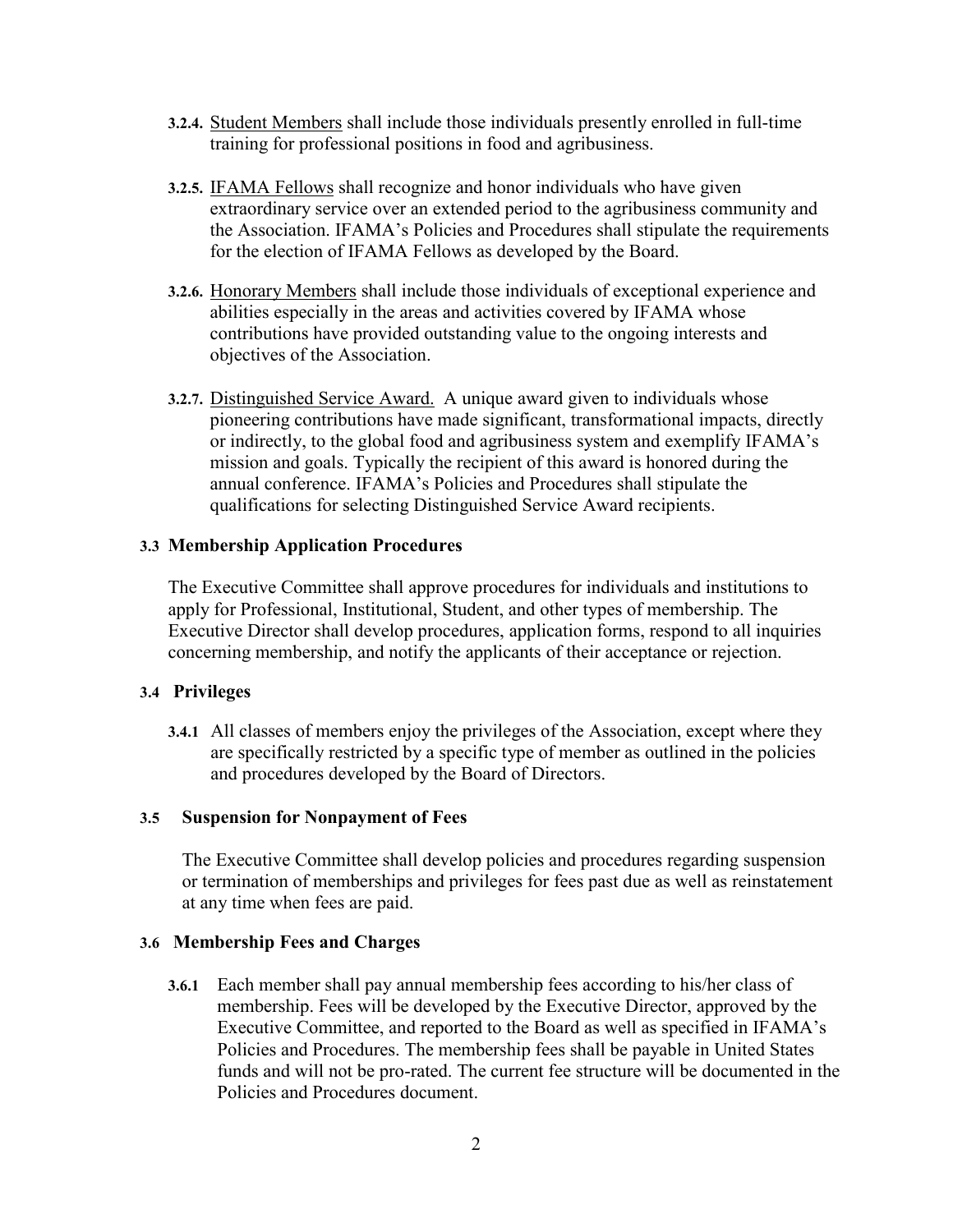### **3.7 Other Fees and Charges**

**3.7.1** Each member shall pay additional charges beyond membership dues for conference registration, seminars, and other activities and services or products as outlined by the Executive Committee and specified in IFAMA's Policies and Procedures.

# **4. BOARD OF DIRECTORS**

### **4.1 Function**

The principal strategy development, policy making, and governance body of the Association shall be the Board of Directors.

### **4.2 Composition**

The Board shall be composed of a maximum of 24 professional members that are representative of the broad membership base.

The Board composition will be 11 from industry, 11 from academia, and 2 at-large.

The Executive Director shall be an ex-officio Board member without voting rights.

The President of the Association shall serve as the presiding officer of the Board. In the event the President is unable to serve as the presiding officer, the immediate Past President shall act in this capacity.

The Executive Director will serve as Secretary to the Board.

# **4.3 Responsibilities**

Members of the Board of Directors shall:

Be knowledgeable about IFAMA's vision, mission, goals, and action plans as stated in its Bylaws, Policies and Procedures, Strategic Plan and other documents.

Fully understand and be prepared to discuss, modify, and support actions under consideration by the Board of Directors and subsequent actions taken through a vote.

Support IFAMA, through contribution of their time, talents, and networks as well as financially either directly and/or searching and obtaining financial support and sponsorships.

Attend at least one meeting per year, preferably the annual meeting which is held at the same time as the annual Forum/Symposium.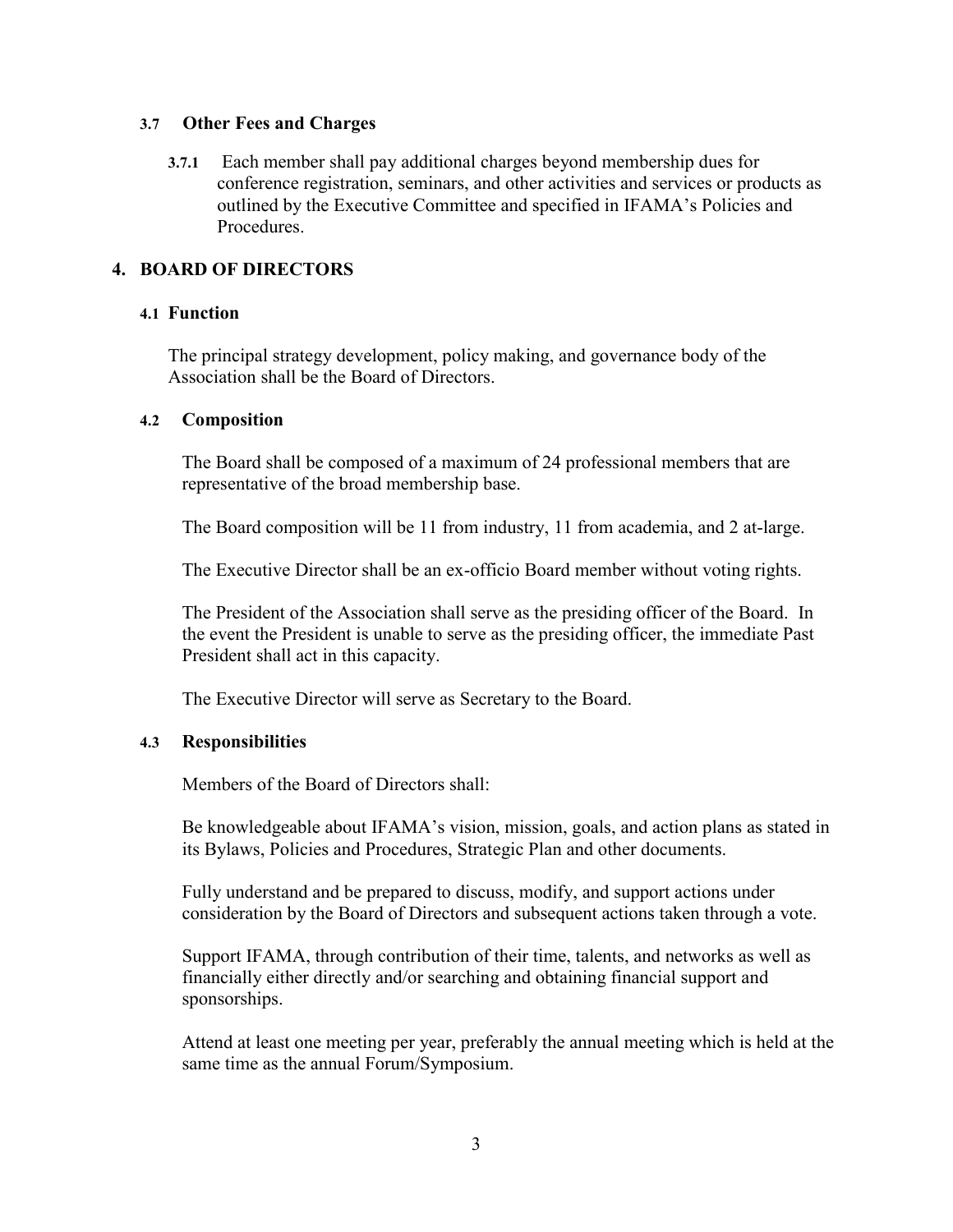Be especially informed on the financial situation of IFAMA as reflected in the Executive Committee and Audit Committee reports.

Serve on committees, work groups, task forces, etc. as appointed by the President.

Represent directly or indirectly IFAMA in their contacts with other groups, organizations and individuals. Board members can be especially helpful in making contacts with and soliciting prospective members. A membership brochure or any additional information needed will be provided to each Board member for this purpose.

The Board can review and approve exceptions to the By-Laws by secret ballot, based on a simple majority vote of the total membership of the Board. The secret vote will be conducted by the Executive Director.

### **4.4 Nomination and Election of Board Members**

The Board of Directors terms shall be three years with a maximum of two consecutive terms. Board appointments are paused while serving as a member of the Executive Committee. The process of nominating, and selecting a new board member is outlined in the Policies and Procedures. In case of any interpretation difference, the Bylaws will prevail.

The President of the Board shall appoint a Nominations Committee to seek new board members. Nominations for new board members will first be sought through IFAMA membership. In instances where suitable candidates are lacking in a particular category of the board, outside persons can be sought for those board positions but must become a current and active member of the Association. Nominations may be proposed by any member of the association. All nominations will be vetted by the Nominations Committee. Qualified candidates for elected Board positions shall be placed on a ballot and elected by the IFAMA membership as outlined in IFAMA's Policies & Procedures.

#### **4.5 Meetings**

The Board shall hold at least one meeting in connection with the annual meeting of the Association. The Board may hold additional meetings with reasonable notice as specified in IFAMA's Policies and Procedures and by request of the Executive Committee and or the President.

#### **4.6 Voting**

A quorum for Board meetings is 40 percent of the total number of board members present in person or by electronic means. The resolutions of the Board are adopted by a simple majority of the votes of the members present. In the event of equal number of votes cast, the President has the deciding vote. Resolutions by means of e-mail, videoor telephone-conferencing are permissible.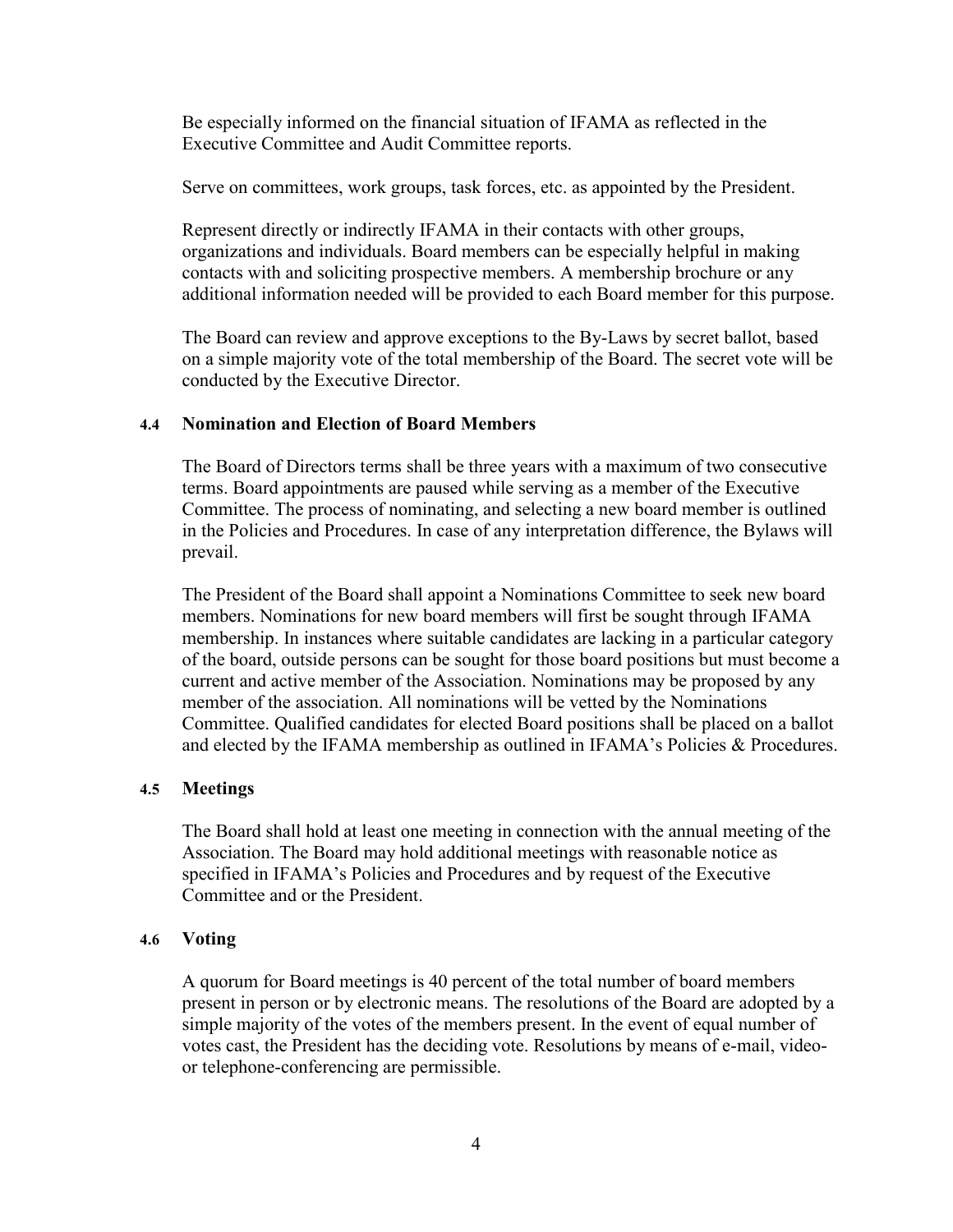# **5. EXECUTIVE COMMITTEE**

### **5.1 Composition**

The Executive Committee shall be composed of the President, President-Elect, the immediate Past President, or the most immediate Past President available, and three other Board members appointed by the President. In the absence of a President-Elect or immediate Past President, the President can appoint other members of the Board to serve until the designated positions are filled. Each member shall have the right to vote on all matters brought before the Executive Committee. In appointing the other three members, the President shall balance the committee's membership among industry/government and academic members according to the availability of the Board members. The terms of the office of Executive Committee members are determined by the term start date of the President, President-Elect and Past President. The length of terms and selection of the other three Executive Committee members are defined by the President.

### **5.1.1 Function**

The President and the Executive Committee shall oversee the business affairs of the Association and shall have the authority to act on behalf of the Board between meetings on all matters not specifically reserved to the Board in the Bylaws. Within policy as determined by the Board, the Executive Committee shall also have the authority to exercise all necessary powers with respect to the administration of the property, funds, and business affairs of the Association.

The Executive Committee shall appoint the Executive Director of the Association and negotiate service contracts when required.

The Executive Committee shall determine areas in which the Association shall focus its efforts, recommending these to the Board for policy approval.

The Executive Committee shall recommend the proposed annual budget of the Association for approval as developed and proposed by the Executive Director in accordance with the Bylaws and Policies and Procedures, and shall supervise the financial affairs of the Association.

The Executive Director shall serve as Secretary to the Executive Committee.

### **5.1.2 Organization**

The President of the Association serves in three capacities: President of the Association, President of the Board of Directors, and Chairman of the Executive Committee.

In an event where a President is unable to complete any short-term duties as Chairman, the Past President shall serve as Chairman pro tem. This inability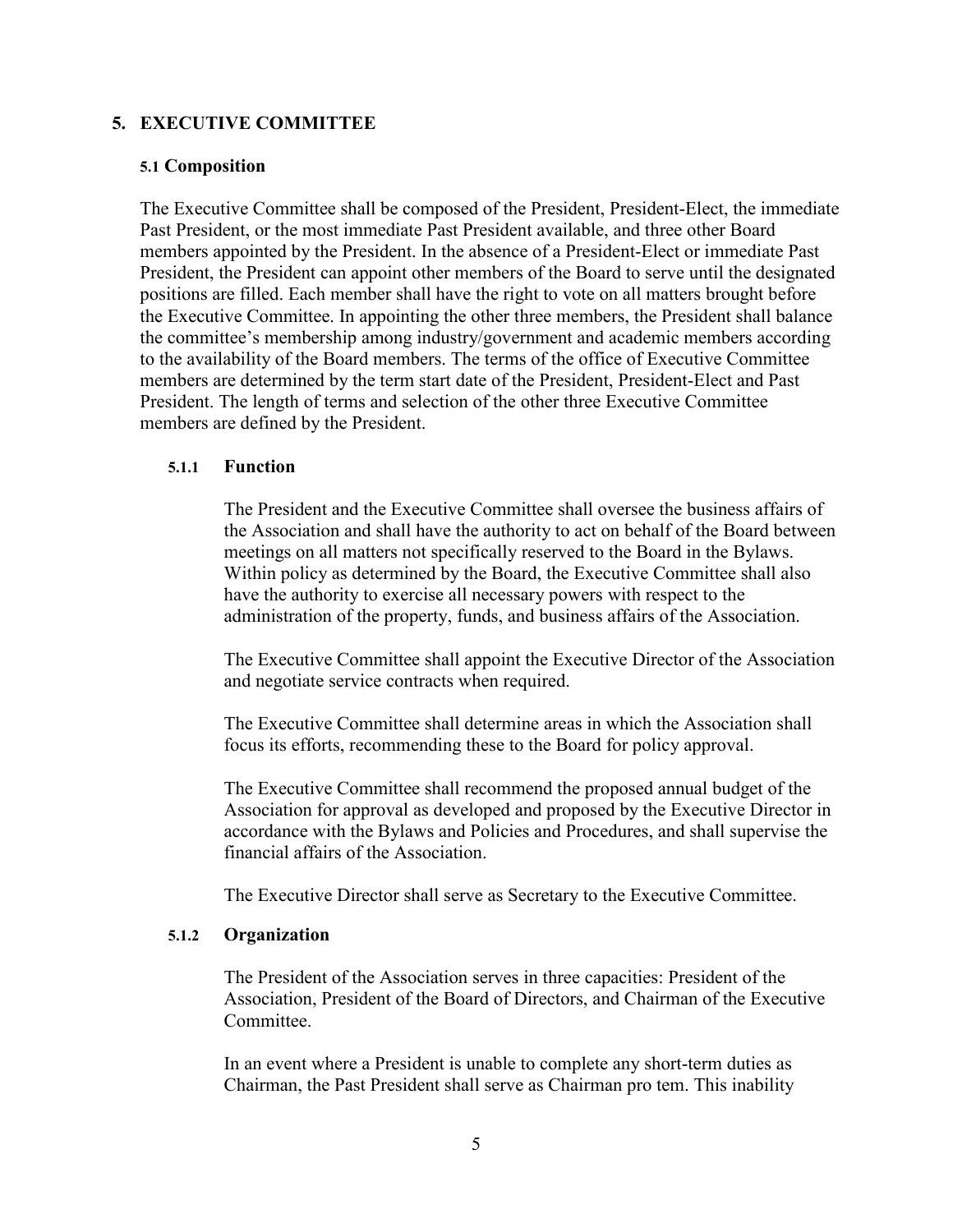should be declared as transitorily by a majority vote of the Executive Committee.

Should the inability become permanent, the President-Elect shall assume command. If the President-Elect is not yet inducted, the Past President, a member of the Executive Committee or the Board will be selected by a majority vote of the Executive Committee until a President-Elect is installed.

### **5.1.3 Membership Requirements**

All Executive Committee members shall be members of the Board of Directors.

### **5.1.4 Meetings**

The Executive Committee shall meet as often as needed to achieve the goals established in the Bylaws. Meetings may occur via video conferences or conference calls, upon reasonable notice, upon the call of the President, a member of the Executive Committee or three Board members.

### **5.1.5 Voting**

The Executive Committee quorum shall be achieved when half of the total members are present in person, or through electronic communications. The resolutions of the Executive Committee are adopted by a simple majority vote of the members present. In the event of an equal number of votes cast, the Chairman of the Executive Committee has the deciding vote. Resolutions by means of email, video- or telephone-conferencing are permissible.

#### **5.1.6 Reporting**

The Chairman of the Executive Committee shall report at each meeting of the Board the general state of the Association, legal, accounting and financial position of the association and any interim actions taken.

# **6 OFFICERS**

### **6.1 President**

The President shall serve a two-year term as President and Chairman of IFAMA. The term of office begins at the conclusion of the Annual Conference. One additional term of office is permitted, by vote of the Executive Committee, but no more than two consecutive terms are permitted. Presidential duties include, but are not limited to:

**6.1.1** Presiding at all Board of Director meetings, Chair of the Executive Committee and Chair the convening of membership at IFAMA's Annual Conference.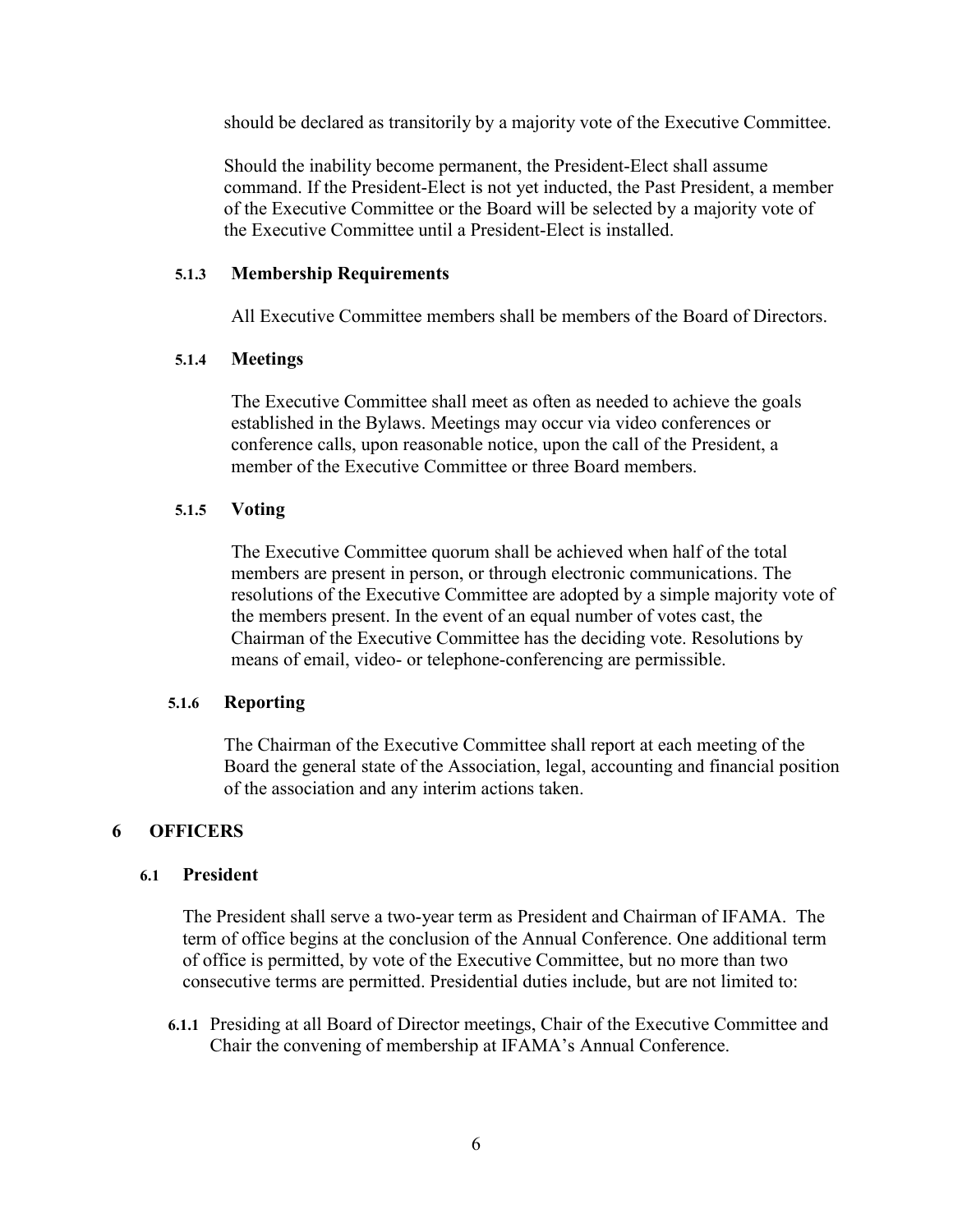- **6.1.2** Assuring that all legally adopted resolutions and policies of the Board and the Executive Committee are implemented.
- **6.1.3** Representing the Executive Committee in its relations with the Executive Director.
- **6.1.4** Legally representing the organization in different institutional relationships and actions occurring during his/her term.

# **6.2 President-Elect**

The President-Elect shall serve at least a one-year term and up to a two-year term. The President-Elect shall be approved by the Board no later than the first mid-year Board meeting after a new President is installed.

Once a candidate is selected by the Nominations and Elections committee, the President-Elect shall be approved by the Board. Ideally this will occur during the first mid-year board meeting after the new president is installed, and no later than the board meeting before the President finishes his mandate.

The President-Elect duties shall include but are not limited to the following:

- **6.2.1.1** The President-Elect shall take office following his or her election and shall serve as a member of the Executive Committee.
- **6.2.1.2** In the year prior assuming the presidency, the President-Elect shall work with the President to ensure a smooth transition.
- **6.2.1.3** The President-Elect shall serve as a member of the Nominations and Elections committee.
- **6.2.1.4** To fill a vacancy in the office of President in the event of the President's death, resignation, or inability to serve, the President-Elect shall succeed to presidency to fulfill term. In case where the President-Elect is not yet inducted, the procedure as outlined in section 5.1.2 will be followed.

# **6.3 Nomination and Election of President-Elect**

The Board shall develop policies and procedures for the nomination and election of the President-Elect which shall be specified in the IFAMA Policies and Procedures.

# **6.4 Past-President**

The office of the Past President shall be filled for a two-year term by the immediate Past President of the Association, or the most immediate Past President and member of the Board available. The Past President shall serve on the Executive Committee and Chair the Nominations and Elections Committee.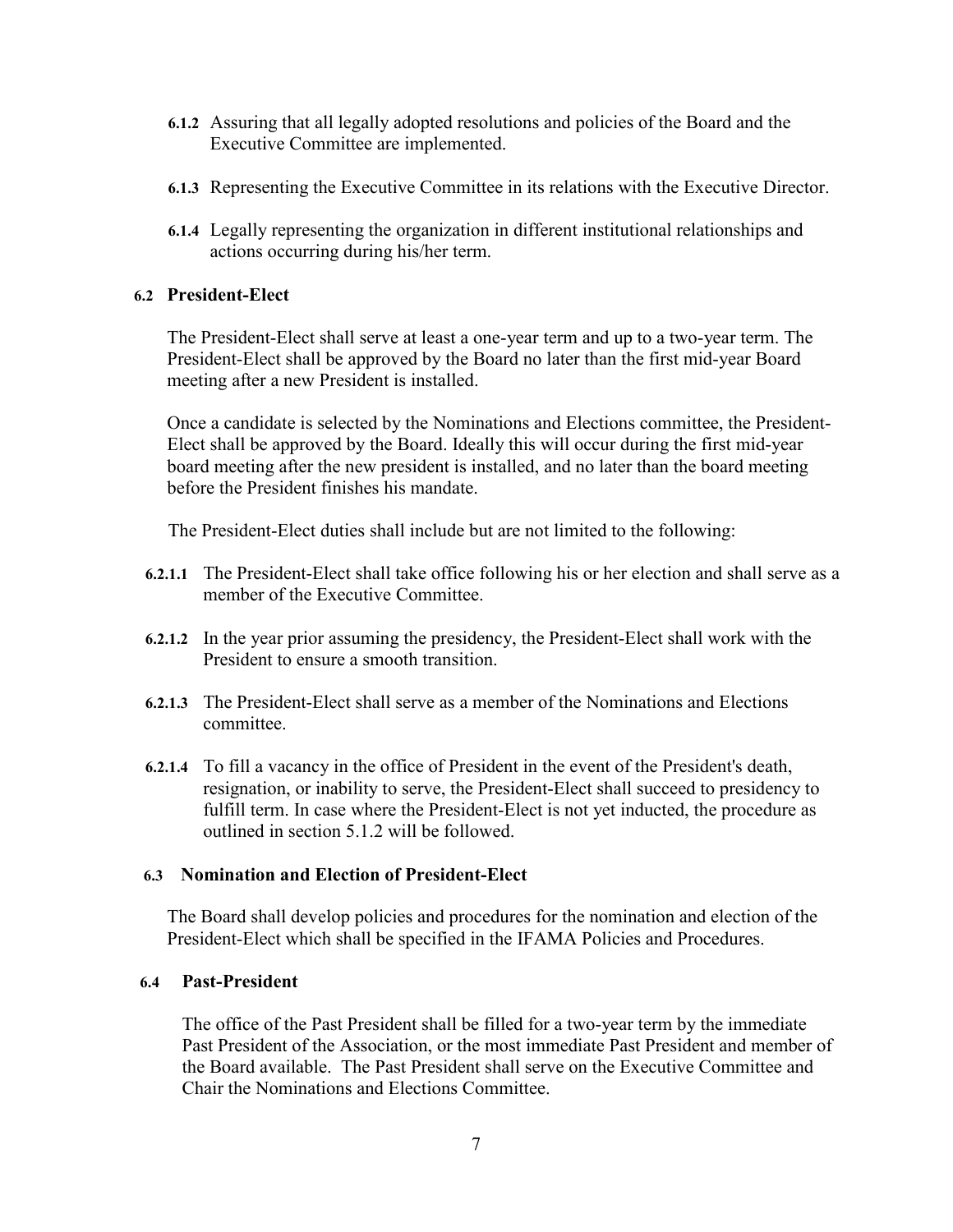# **6.5 Executive Director**

The Executive Director shall be appointed by the Executive Committee in accordance with an appropriate contract. The Executive Director shall develop policies and procedures for managing the business affairs of the Association which shall be reviewed and adopted by the Executive Committee. The Executive Director shall also serve as an ex-officio member of the Board and of the Executive Committee, without the right to vote, and serve as Secretary of these groups. The Executive Director shall be responsible for managing all day-to-day activities of the Association and its staff and/or contractors. The Executive Director shall carry out those responsibilities and authorities specified in the IFAMA Policies and Procedures and others given by the Board of Directors, the Executive Committee and the President.

To assure good governance, institutional security and effective operations, all the information and activities of the Executive Director shall be shared with the Executive Committee. At a minimum, this includes all legal, accounting and tax information; all the informatics codes and titles, bank account signatures; and names, phones or contacts of people and organizations with whom the Association has relationships; and other information which the Executive Committee may subsequently specify.

# **7 COUNSELORS**

Counselors may be appointed by the Board of Directors under policies and procedures developed by the Board and specified in IFAMA's Policies and Procedures, which should be clear on responsibilities and rights, professional origin balance, and their lack of voting rights.

# **8 COMMITTEES AND TASK GROUPS OF THE ASSOCIATION**

The President appoints both standing committees specified in IFAMA's Policies and Procedures and ad-hoc committees and task groups from among the Board and general members as needed for the assigned task. The standing committees are Executive, Audit, Membership, Nominations, Communications, Purpose & Mission Stakeholders, Publications Policy, and Conference Organizing Committee.

# **9 ANNUAL MEETING**

The annual meeting of the Association shall be held at such time and place as identified by the Executive Committee, with Board approval. Written notice of said meeting shall be given to all members not less than 9 months prior to the date thereof. Such written notice may be given by e-mail to all members, on the Association's website, and/or other means that provide efficient broad distribution of notification. Shorter notice could occur in the case of a force majeure, but not without at least 60 days' notice.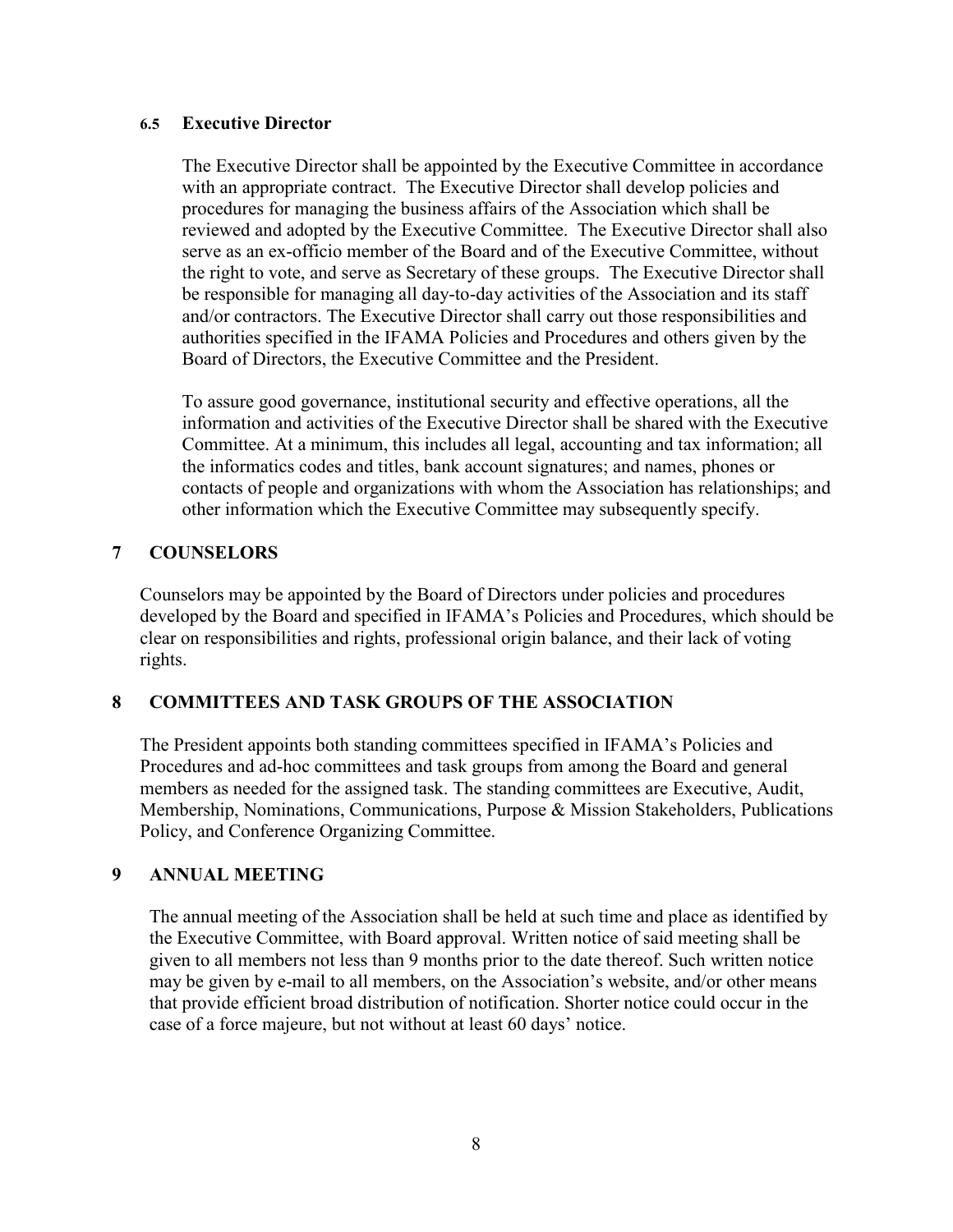### **10 BUSINESS / FISCAL YEAR**

The business and fiscal year of the Association shall be January 1 - December 31.

# **11 FINANCIAL PROCEDURES**

### **11.1 Budget**

The Executive Director shall prepare a proposed budget for the ensuing business year. This budget shall be considered, adjusted, and adopted by the Executive Committee at its next meeting preceding the beginning of the ensuing business year. Budgeted funds over and above those required for the operating expense of the Association and its publications and the maintenance of its reserve funds shall be reported to the Board for such allocation as the Board may determine. Recommendations for specific allocations of such funds shall be made to the Board by the Executive Committee/President.

### **11.2 Financial Records and Reports**

The Executive Director shall have general supervision over the financial records of the Association and present a financial report to the Executive Committee at each of its meetings, including a current balance sheet, and also be prepared for any question/requests that may arise during the Board meetings.

### **11.3 Audit Committee**

The President shall appoint Board Members to an Audit Committee. The Audit Committee shall consist of one non-officer from the Executive Committee and three Board Members that are not part of the Executive Committee. The Audit committee is responsible for reviewing the end of year financial statements of the association; submitting questions to the Executive Committee and Executive Director for clarification and or correction as needed; and certifying the final financial statements to the IFAMA membership as being an accurate reflection of the association's current financial condition at the annual membership meeting.

#### **11.4 Incurring Indebtedness**

No individual member, Committees, or employee of the Association shall incur any indebtedness or make any commitments involving the Association unless authorized to do so by action of the Executive Committee.

### **11.5 Limitation of Liability**

Notwithstanding anything to the contrary contained in the Bylaws, no agreement, contract or obligation (other than a check), involving the payment of money, credit or liability of the Association of more than ten thousand dollars (\$10,000), shall be made without the approval of the Executive Committee. Exceptions to this are made with